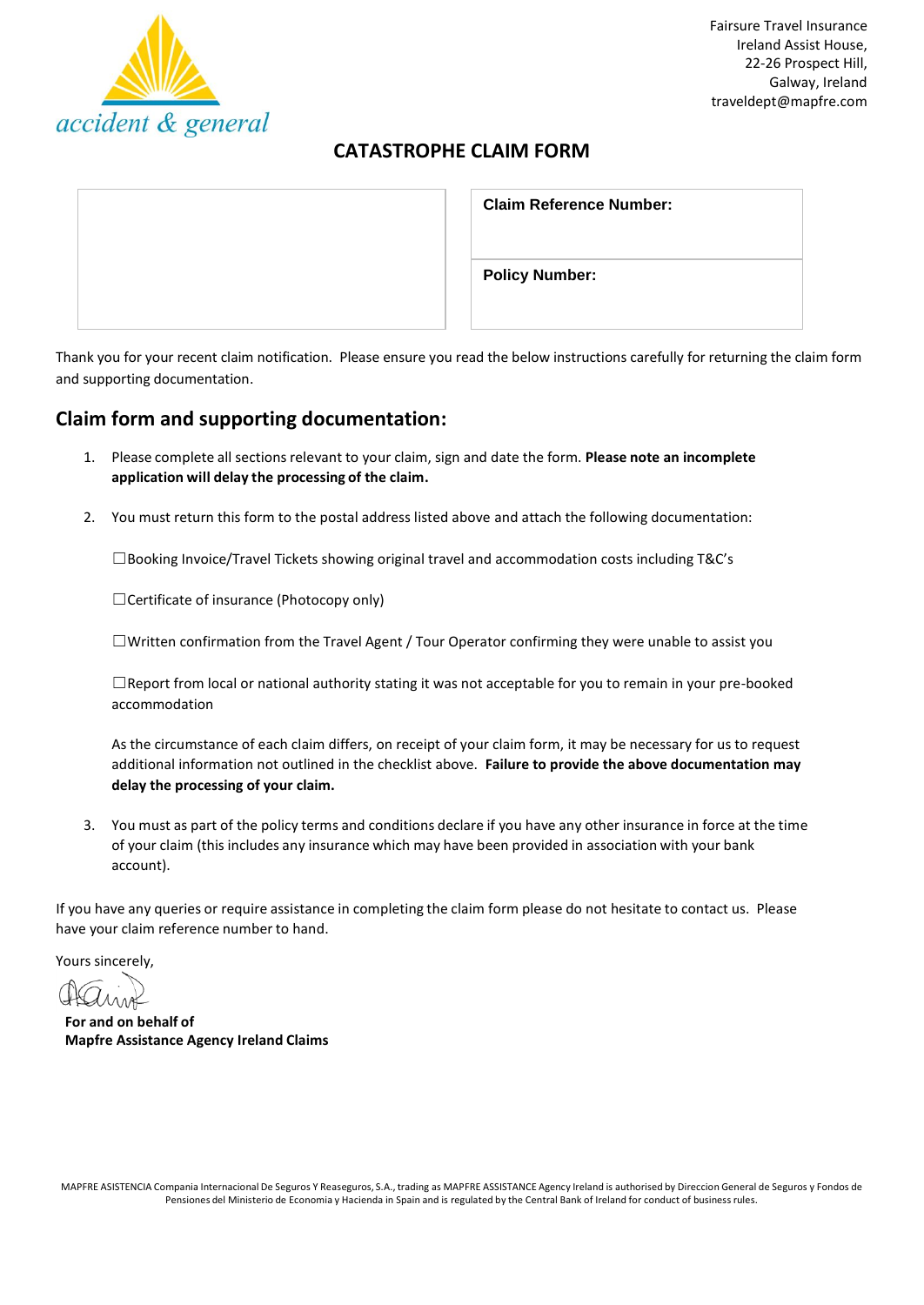

# **CATASTROPHE CLAIM FORM**

#### **Claim Reference Number:**

**Policy Number:**

(Please see first page of claim form for your reference)

(Please see first page of claim form for your policy number)

## **DATA PROTECTION**

We will ask you to provide some specific information regarding the medical condition or injury giving rise you your claim, and also regarding current or past medical conditions for you and, where relevant, for your fellow travellers close relatives or close business associate. We will only use sensitive information for the specific purpose you provide it, including to validate and administer your claim, and to provide the services described in the policy. This may include sharing with service providers, and of you have travelled outside the European Economic Area 'EEA', it may be necessary for us to transfer your data and share with service providers outside the EEA/ Further information about how data is used and shared can be found on our privacy policy o[n www.mapfreassistance.ie/gdpr.](http://www.mapfreassistance.ie/gdpr)

You must ensure that you only provide sensitive information amount other people where you have the consent or legal right to do so.

## **Do you provide your consent for such use, transfer and sharing of the data you provide?**

Note, if you do not wish to provide consent, this prevents us from providing cover under the policy and we are hereby released from any liability for your claim.

| <b>SECTION A</b>        |                    |
|-------------------------|--------------------|
| <b>CLAIMANT DETAILS</b> |                    |
| Title:                  | Gender:            |
| Forename:               | Surname:           |
| Date of Birth:          | Occupation:        |
| Address:                | Home Phone Number: |
|                         | Work Phone Number: |
|                         | Mobile Number:     |
|                         | Email Address:     |
| <b>TRIP DETAILS</b>     |                    |
| Tour operator:          | Booking agent:     |
| Destination:            | Date trip booked:  |
| Departure date:         | Return date:       |

# **SECTION B**

### **ANY OTHER INSURANCE DETAILS:**

Travel Insurance policy? YES □NO□

Insurance with your bank account / bank card? YES  $\Box$  NO $\Box$ Any other insurance policy which may cover this loss? YES  $\Box$  NO $\Box$ If Yes to any of the above, please provide Company Name & Policy Number:

## **PREVIOUS CLAIMS HISTORY:**

| YES/NO<br>Have you made ANY insurance claim in the past 3 years? (If yes, please provide details below) |                      |                       |         |  |
|---------------------------------------------------------------------------------------------------------|----------------------|-----------------------|---------|--|
| Year                                                                                                    | <b>Type Of Claim</b> | <b>Amount Claimed</b> | Company |  |
|                                                                                                         |                      |                       |         |  |
|                                                                                                         |                      |                       |         |  |

MAPFRE ASISTENCIA Compania Internacional De Seguros Y Reaseguros, S.A., trading as MAPFRE ASSISTANCE Agency Ireland is authorised by Direccion General de Seguros y Fondos de Pensiones del Ministerio de Economia y Hacienda in Spain and is regulated by the Central Bank of Ireland for conduct of business rules.